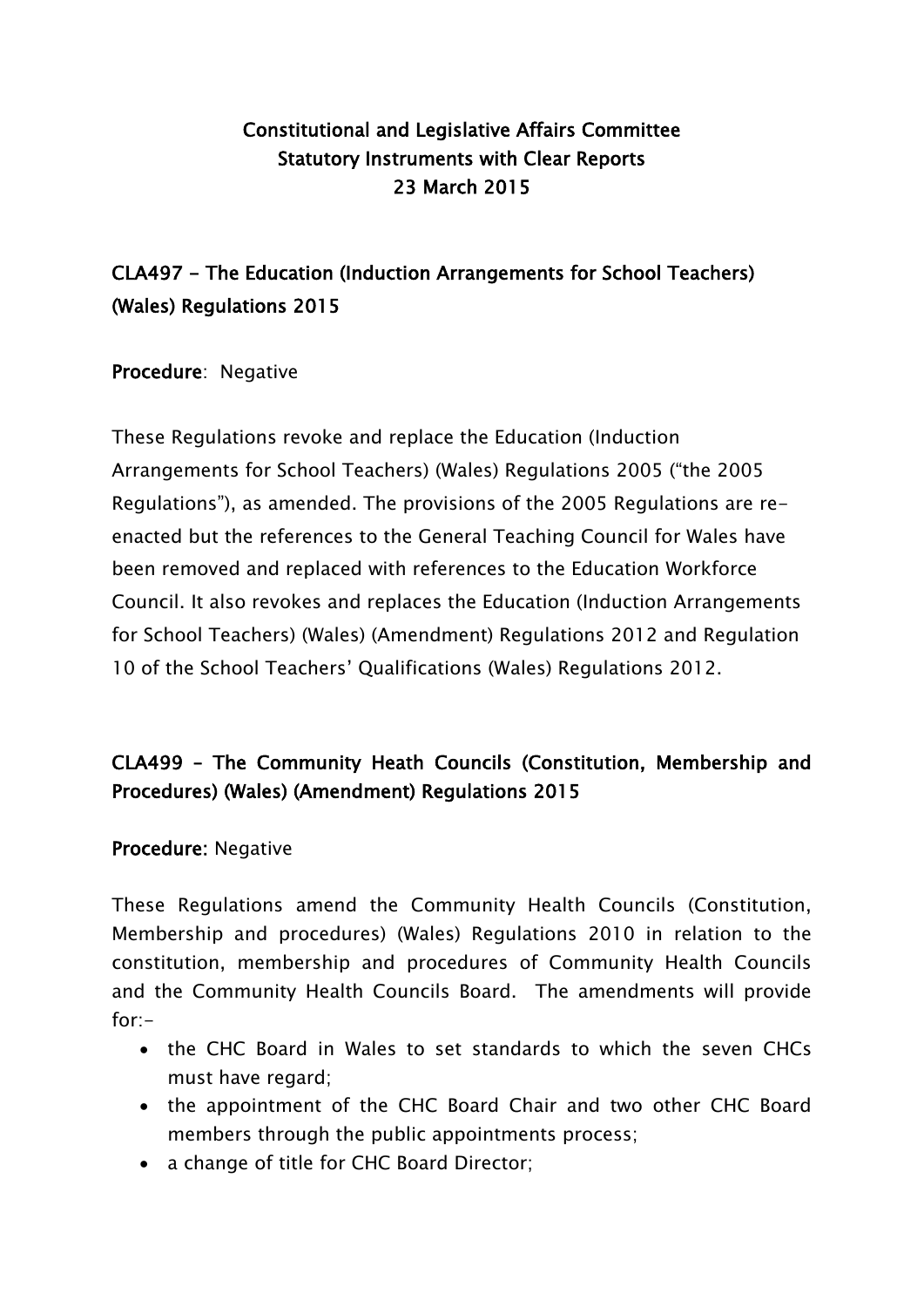- for the CHC Board to monitor and manage the performance of CHCs and their members.
- Welsh Ministers to be able to provide indemnity for CHCs and the CHC Board;
- Local authorities to have the option of appointing persons who are not their members to a CHC, provided that at least one appointment is from within its membership;
- Welsh Ministers to appoint co-opted members with voting rights to a CHC, on the advice of the CHC Board;
- each member and co-opted member of a CHC to give a written undertaking to observe a code of conduct;
- persons to be employed as officers of more than one CHC;
- a change to the appointment term of CHC Chairs from two years to three years.

## CLA500 – The Community Health Councils (Establishment, Transfer of Functions and Abolition) (Wales) Order 2015

#### Procedure: Negative

This order provides for the dissolution of the Brecknock and Radnor and Montgomeryshire Community Health Councils ("the dissolved councils") and establishes, with effect from 1 April 2015, a single Powys Community Health Council in their place.

It also proves for the transfer of the functions, rights and liabilities of the dissolved councils to the Powys Community Health Council.

### CLA501 - The National Health Service (Dental Charges) (Wales) (Amendment) Regulations 2015

Procedure: Negative

These Regulations increase the current dental charge bands by 2.3% (rounded up to the nearest 50p) spread across Bands 1, 2 and 3 and an urgent course of treatment.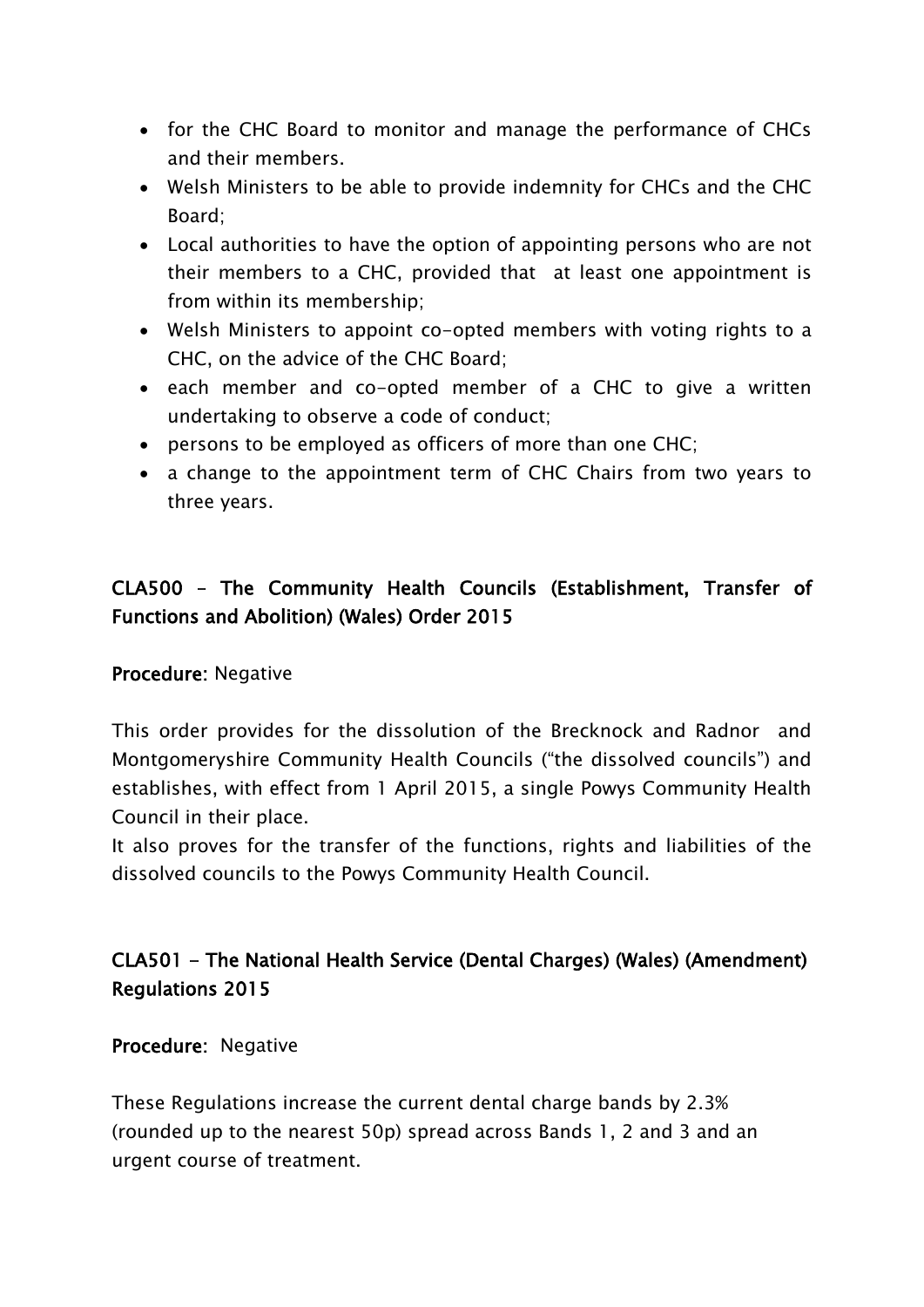### CLA502 - The Non-Domestic Rating (Waterways) (Wales) Regulations 2015

#### Procedure: Negative

These Regulations provide that certain property occupied or, if unoccupied, owned, by Canal & River Trust is to be treated as a single hereditament for the purposes of non-domestic rating. It also provides that Canal & River Trust is to be treated as the occupier of the hereditament and that it is to be treated as situated in the area of Wrexham County Borough Council.

Canal & River Trust is a company limited by guarantee formed and registered under the Companies Act 2006 (c. 46). The statutory functions of the British Waterways Board, exercisable in relation to England and Wales, were transferred to Canal & River Trust by the British Waterways Board (Transfer of Functions) Order 2012 (S.I. 2012/1659). Certain property, rights and liabilities of the British Waterways Board were transferred to Canal & River Trust by the British Waterways Board Transfer Scheme 2012 made under the Public Bodies Act 2011.

## CLA504 - The Fire and Rescue Authorities (Performance Indicators) (Wales) Order 2015

#### Procedure: Negative

This Order revokes the Fire and Rescue Authorities (Performance Indicators) (Wales) Order 2011 (S.I. 2011/558 (W. 80)) and specifies for Wales a new set of statutory performance indicators, by reference to which the performance of fire and rescue authorities in exercising their functions will be measured. The Order will have effect from 1 April 2015.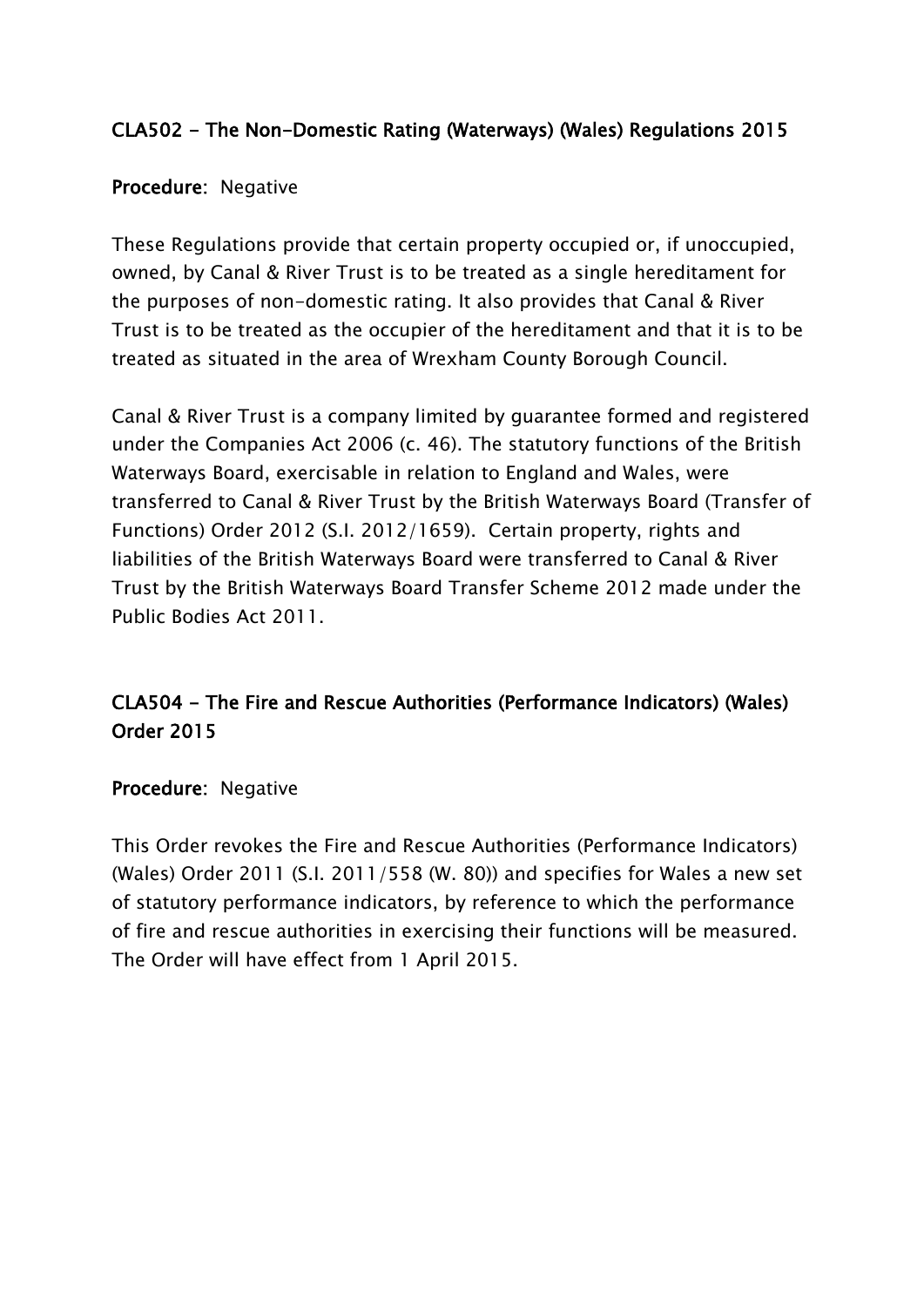### CLA505 - The National Health Service (Optical Charges and Payments) (Amendment) (Wales) Regulations 2015

#### Procedure: Negative

These Regulations amend the National Health Service (Optical Charges and Payments) Regulations 1997 by uprating, with effect from 1 April 2015, the value of vouchers issued towards the cost sight tests and the supply and replacement of glasses and contact lenses, to increase the additional values for vouchers for prisms, tints, photochromic lenses and special categories of appliances and to increase the value of vouchers issued towards the cost of the repair and replacement of optical appliances.

## CLA510 - The National Health Service (Welfare Reform Consequential Amendments) (Wales) Regulations 2015

#### Procedure: Negative

These Regulations amend:-

- (1) the National Health Service (General Ophthalmic Services) Regulations 1986;
- (2) the National Health Service (Optical Charges and Payments) Regulations 1997;and
- (3) the National Health Service (Travelling Expenses and Remission of Charges) (Wales) Regulations 2007.

The effect of these amendments is to allow for Universal Credit (UC) to be accepted as a qualifying benefit for the purposes of full or part remission from NHS charges and passport all UC claimants for the period from 1April 2014 to 31 March 2016.

This allows for those in receipt of Universal Credit to qualify for free NHS dental treatment, a free NHS sight test and help towards the cost of glasses and help with travel costs and to submit a claim under the NHS Low Income Scheme for help with health costs.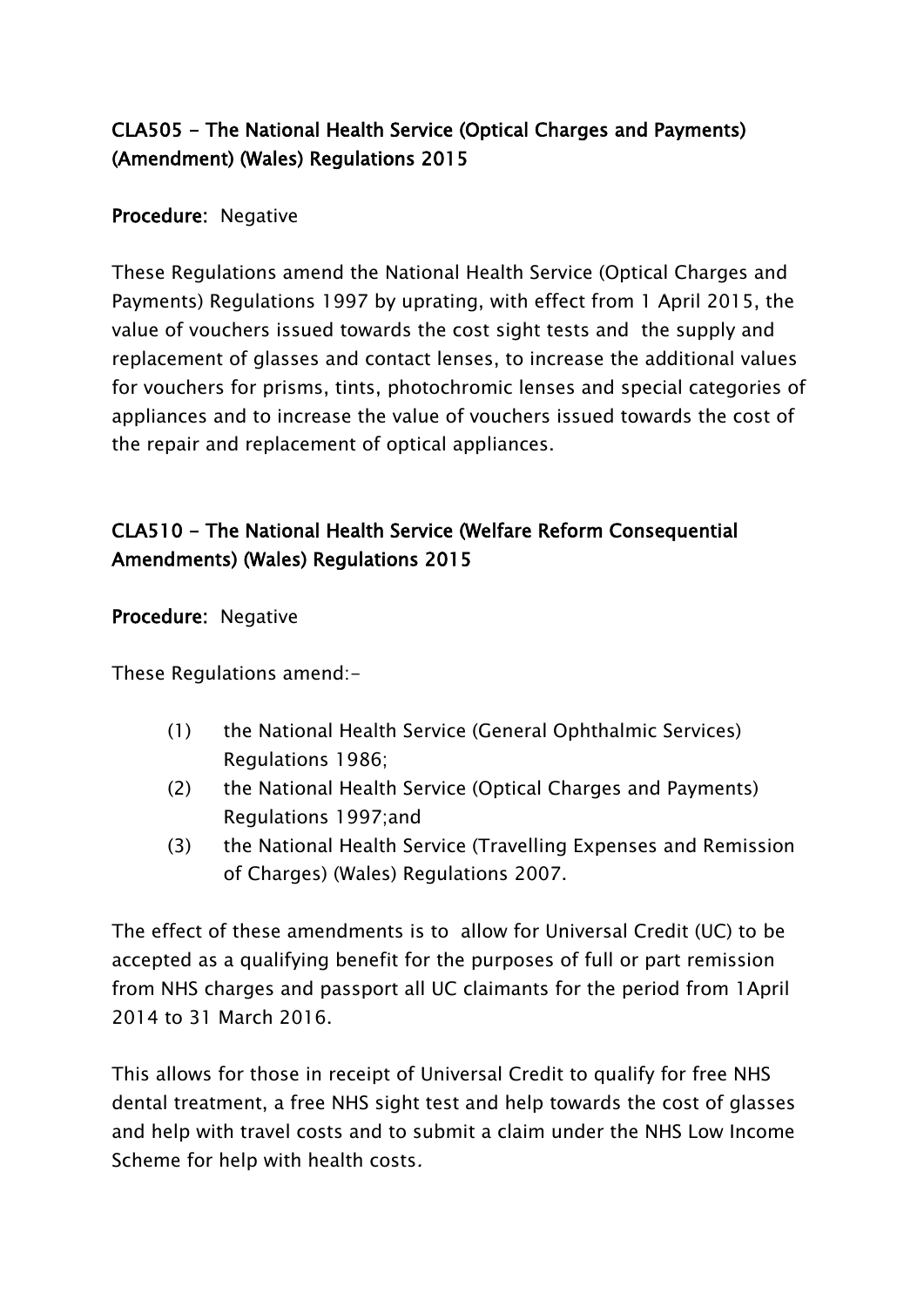## CLA511 - The Non-Domestic Rating (Demand Notices) (Wales) (Amendment) Regulations 2015

### Procedure: Negative

The Non-Domestic Rating (Demand Notices) (Wales) Regulations 1993 ("the 1993 Regulations") provide for the contents of rate demand notices, which are issued by billing authorities (county councils and county borough councils) in Wales, and for the information to be supplied when such notices are served by them.

These Regulations, which apply in relation to Wales, amend the 1993 Regulations by replacing references to the Non-Domestic Rating (Small Business Relief) (Wales) Order 2008 with references to the Non-Domestic Rating (Small Business Relief) (Wales) Order 2015. These Regulations apply in relation to rates payable after 31 March 2015.

## CLA513 - The National Assistance (Sums for Personal Requirements) (Assessment of Resources) and Social Care Charges (Wales) (Miscellaneous Amendments) Regulations 2015

#### Procedure: Negative

The Regulations relate to the financial assessment of individuals for charging for both residential and non-residential care and will:-

#### Residential Care and Support

• increase the weekly sum of money that local authorities must enable a resident in care to retain to spend on personal items from £25.00 to £25.50 per week;

#### Non –residential Care and Support

• increase the maximum amount a local authority may determine to be a reasonable charge for the provision of a service or combination of care and support, and the maximum amount a local authority may determine to be a reasonable amount for a contribution or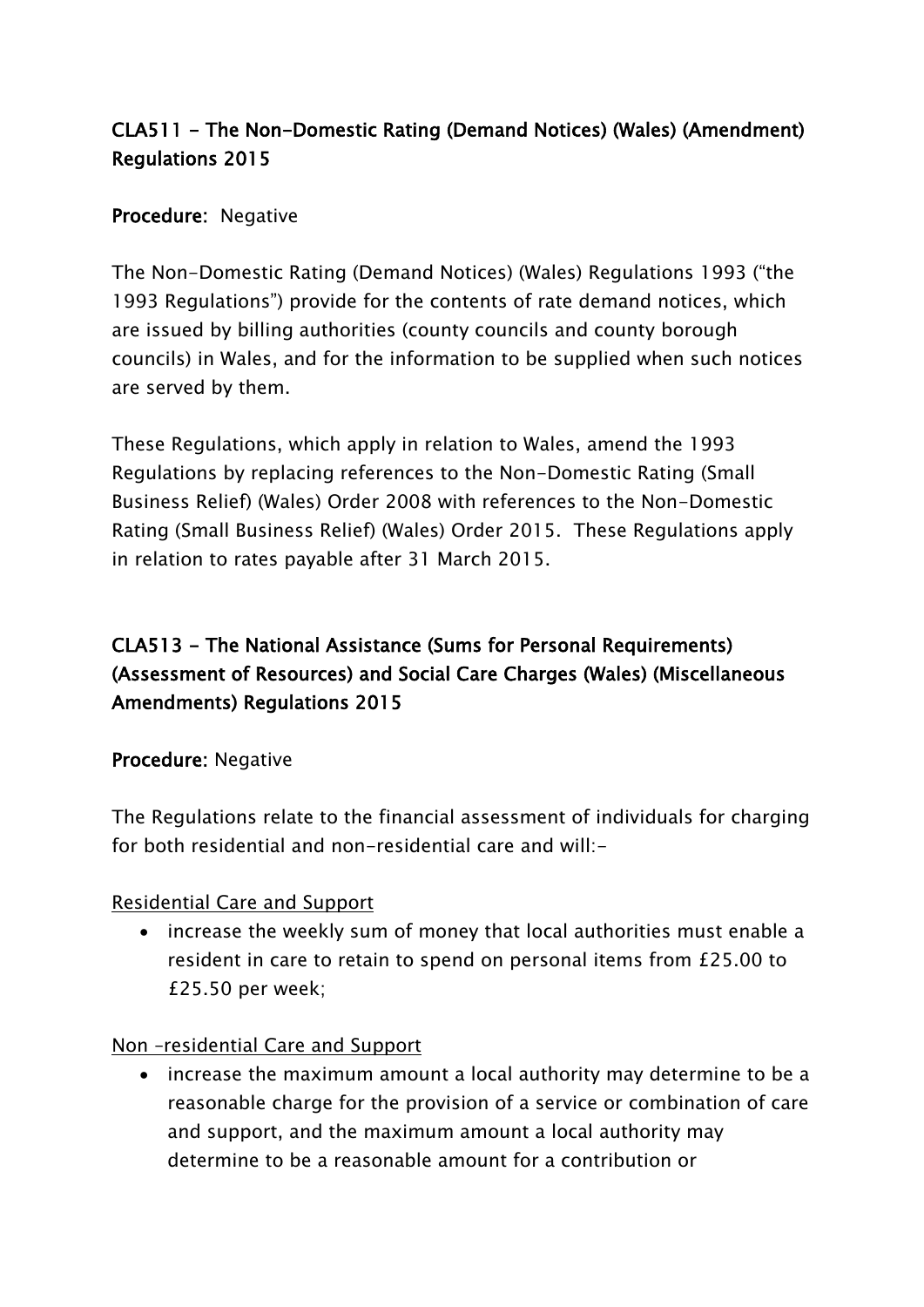reimbursement for receiving a direct payment, from £55.00 per week to £60.00 per week.

### CLA506 - The Homelessness (Review Procedure) (Wales) Regulations 2015

#### Procedure: Affirmative

The Regulations make provision about the procedure to be followed under section 85 of the Housing (Wales) Act 2014.

The Regulations make provision including about requests for a review and notification of review procedure (Regulation 2), officer making decision on review (Regulation 3), initial procedure where the original decision was made under the Decisions on Referral Order (Regulation 4), procedure on review (Regulation 5), notification of the decision on review (Regulation 6), and application of the Decision on Referrals Order (Regulation 7).

### CLA507 - The Homelessness (Suitability of Accommodation) (Wales) Order 2015

#### Procedure: Affirmative

When discharging a housing function to secure that accommodation is available for an applicant who is homeless, or threatened with homelessness under Part 2 of the Housing Act 2014 (the Act), a local housing authority must ensure that the accommodation is suitable.

Section 59 of the Act specifies certain matters to be taken into account when determining suitability for the purposes of Part 2 of the Act.

Under section 59(3) of the Act, the Welsh Ministers have power to specify the:-

- (i) circumstances in which accommodation is, or is not, to be regarded as suitable for a person; and
- (ii) matters an authority must take into account, or disregard, in determining whether accommodation is suitable.